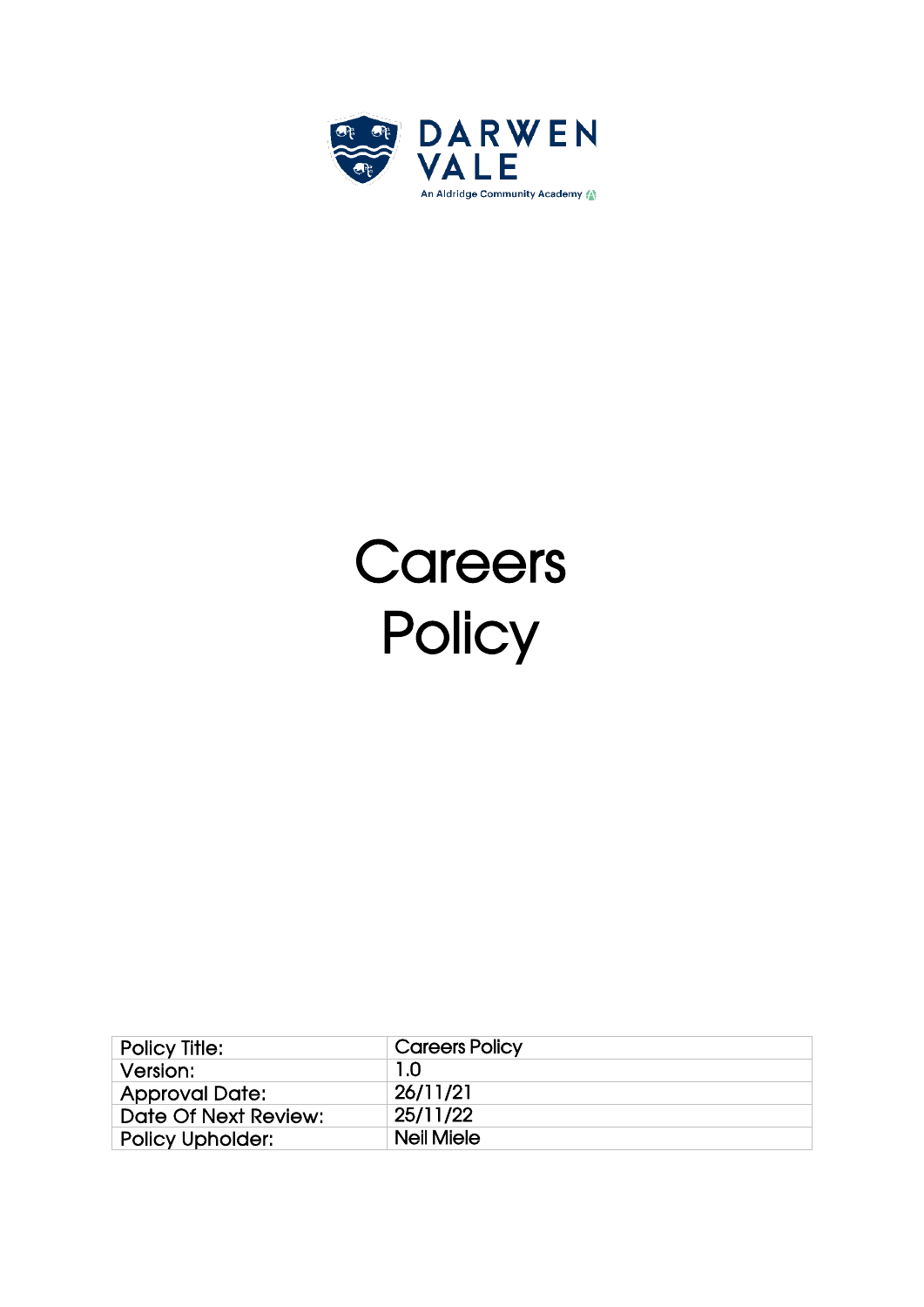

# **Darwen Vale Careers Education, Information, Advice & Guidance, Work Related Learning Policy**



By the age of 25, all Aldridge graduates will have experienced an outstanding and enjoyable education and be able to sustain the life of their choice. They will be independent, thriving economically and making a real, positive contribution to their communities.

We believe that people from a range of backgrounds and experiences can enhance the life and development of the institution and that all individuals should be treated on the basis of individual merit and without prejudice. The Academy will therefore aim to provide an education service which actively promotes equality of opportunity and freedom from discrimination on grounds of age, cultural background, economic status, disability, ethnicity, gender, religion/belief, marriage/civil partnership or sexual orientation in both education and employment. We will strive vigorously to remove conditions which place people at a disadvantage and will actively combat bigotry and discrimination. The Academy expects all employees, students and associated partner organisations to endorse this policy.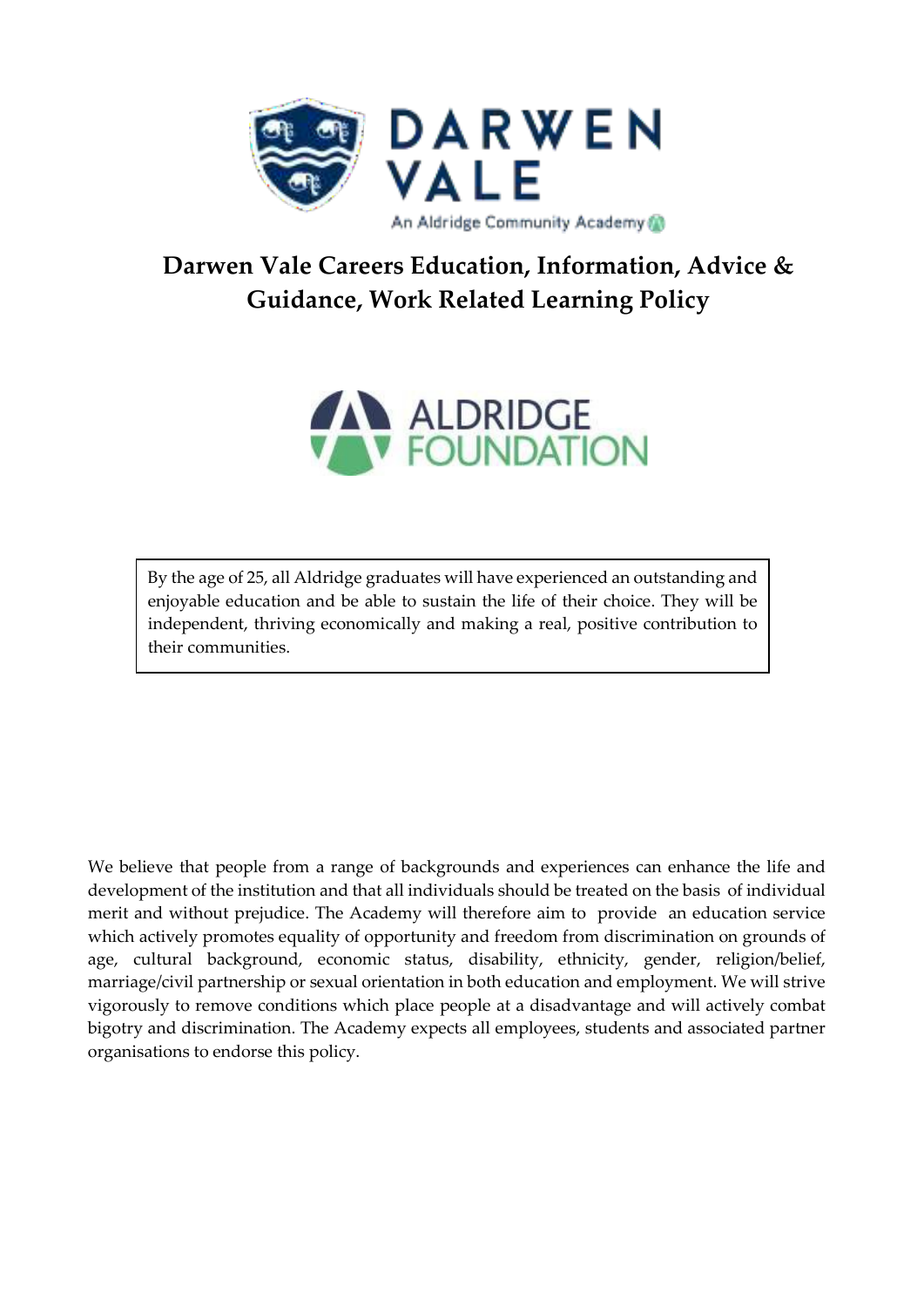# **Definitions**

**Careers Education** is defined as a planned programme of curriculum activities and learning experiences that helps people to:

- Understand themselves and the influences on them (self-development)
- Investigate opportunities in learning and work (career exploration)
- Make and adjust plans to manage change and transition (career management)

**Careers Information, Advice and Guidance** is defined as support to help students and prospective students, make and implement well-informed realistic decisions about their careers and manage transition, through one to one and group activity.

**Employability** will give students access to local vacancies and Labour Market Intelligence to help students make well informed decisions.

**Impartial** can be defined as fair and unbiased.

## **Aims**

- To help students develop an understanding of themselves and others as individuals including their own and other's strengths and limitations, abilities and potential, personal qualities, needs, attitudes and values.
- To enable students to develop a knowledge and understanding of education, training and employment through investigating opportunities available to them at a local, national and international level.
- Get the support they need to make well informed, realistic decisions about their future To support students in developing and implementing action plans to enable them to take ownership of their own future.

# **Principles Underpinning Impartial Careers Education**

- Empowers young people to plan and manage their own future.
- Responds to the needs of each learner.
- Provides comprehensive information and advice.
- Raises aspirations.
- Actively promotes equality of opportunity and challenges stereotypes.
- Helps young people to progress.

# **Objectives for Careers Education and Guidance**

#### **At Darwen Vale students will have the opportunity to:**

- through careers education, information, advice and guidance.
- Consider their own qualities, skills, interests and academic potential.
- Understand the options/choices open to them at the end of Key Stage 3, Key Stage 4 and Key Stage 5.
- Discuss their choices with their teachers, tutors, parents, employers and professionals.
- Investigate knowledge and skills people need at work.
- Make decisions about their own learning and the curriculum.
- Access careers information in the Library, lessons and tutor time.
- Participate in work related activity e.g. National Careers Week activities, employability and self-employment skills development and for some, volunteering programmes.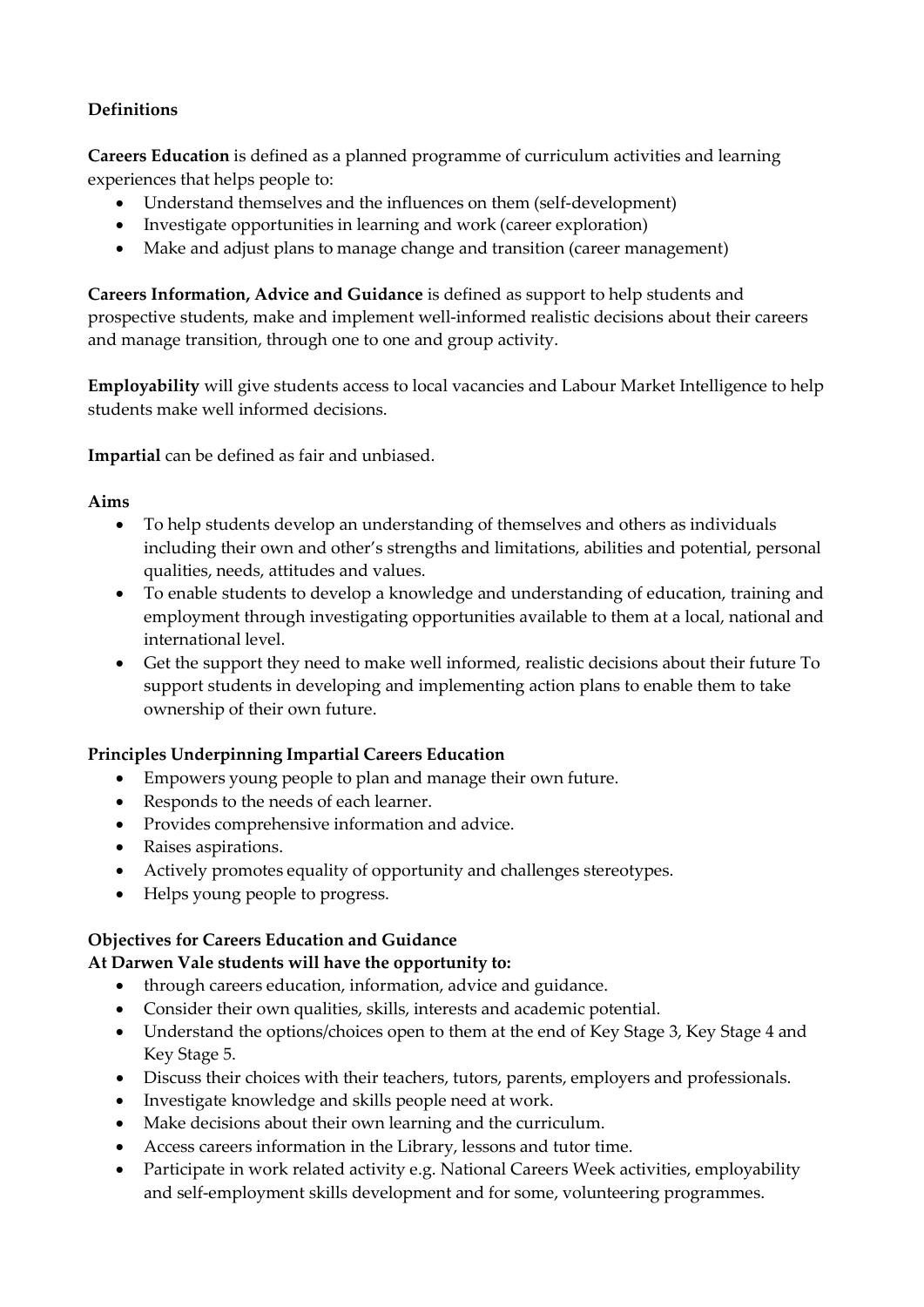- Investigate the knowledge and skills people use at work through opportunities in the curriculum, master classes, internships and employer engagement.
- Speakers from the world of work in schools
- Engage in workplace visits
- Work 'taster' events such as games and competitions
- Attend careers fairs and career networking events e.g. Hive Skills Showcase
- Access to open days at further and higher education institutions
- Access to creative online resources and labour market intelligence
- Help with basic career management skills like CV writing, CV building, job searches and job interviews during tutor time and careers sessions.

#### **Implementation of Careers Education**

Careers Education is delivered through National Careers Weeks events (led by the Careers Co-Ordinator), the Curriculum (led by Head of Departments), Assemblies and Tutor Time (led by AP & Careers Co-Ordinator) and the PSHEE programme (led by PSHEE Lead).

#### **Equality and Diversity**

Careers Education is provided to all students and provision is made to all students to access the curriculum. Students are encouraged to follow career paths that suit their interests, skills and strengths with the absence of stereotypes. All students are provided with the same opportunities and diversity is celebrated.

#### **Resources to Support Careers Education and Guidance**

The Library, IT access, school website, careers literature, prospectuses, application forms are available to students.

CXL Advisor (Careers) are also:

- Available to SEND & Vulnerable students via an appointment.
- Available at Options Evenings, Parents' Evenings, Open Evenings and at some National Careers Weeks events.

There will be extra support where appropriate. Students in Years 9, 10 and 11 are targeted for additional help by SENCO and Form Tutor.

Taster Days at College, Visits to HEI, Attendance at post 16 Open Day events, Careers fairs etc. Appropriate IT resources – National Careers Service, CEC, MyPath.

#### **Parents and Carers**

Parental/Guardian involvement is encouraged at all stages. This is promoted through the distributions of the Academy information highlighting key events and the school website. Parents/Guardians are welcome to attend career interviews.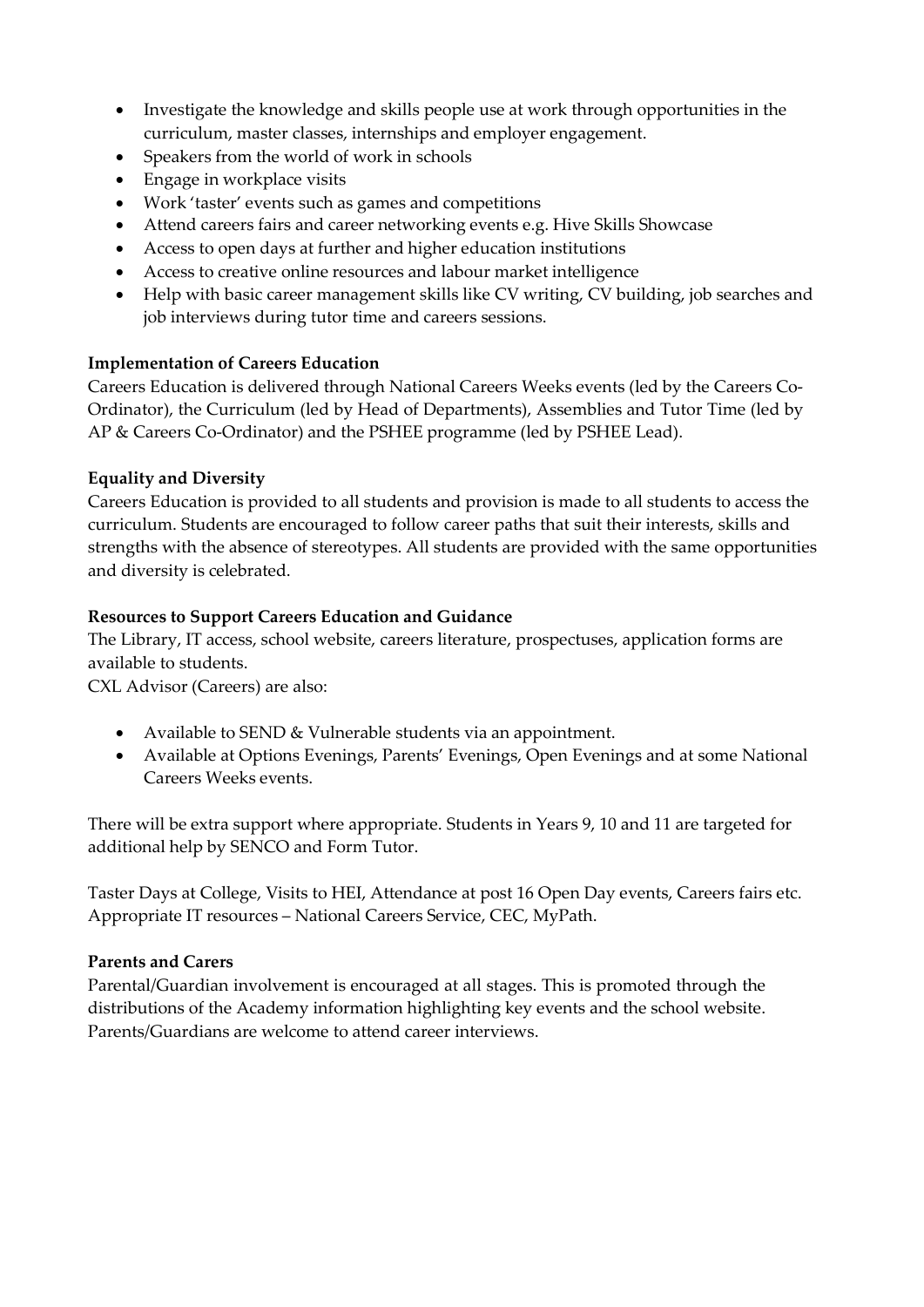# **Safeguarding**

We are committed to our responsibility to safeguard and protect the interests and welfare of young people.

We understand the benefits of a multi-agency approach to safeguarding, child protection and family support and we expect all employees, stakeholders and volunteers to share this commitment. All employees receive training so that they can respond quickly to at-risk young people and vulnerable adults. We work closely with local Safeguarding Boards and have established policies and procedures to support our commitment to the welfare and safety of all our students. This extends to work related learning and off site activities.

In addition, the Academy is satisfied that the pupil has been prepared sufficiently to:

- Avoid potential situations where they may be vulnerable
- Be able to respond appropriately should they have concerns or if an incident occurs

## **Monitoring, Review and Evaluation of CEIAG Programme**

The LT members with responsibility for Careers are responsible for ensuring the CEIAG programme is reviewed and evaluated in line with Academy monitoring processes i.e. Student Voice/Stakeholder Voice, Parent Voice and Personal Adviser. The process of review and evaluation incorporates the following:

Completion of the Careers Development Tool at faculty and whole school level.

Use of the LRC and review of contents to ensure relevant/up-to-date

National Careers Week

Global Entrepreneurship Week

CPD activity undertaken in relation to CEIAG

Student Reviews

Employer Engagement Evaluations

Analysis of destination information to monitor the number of students who progress into training, education and work in relation to labour market trends.

Ensuring that all staff working with young people are offered and access ongoing training about qualifications/progression pathways and other relevant subjects.